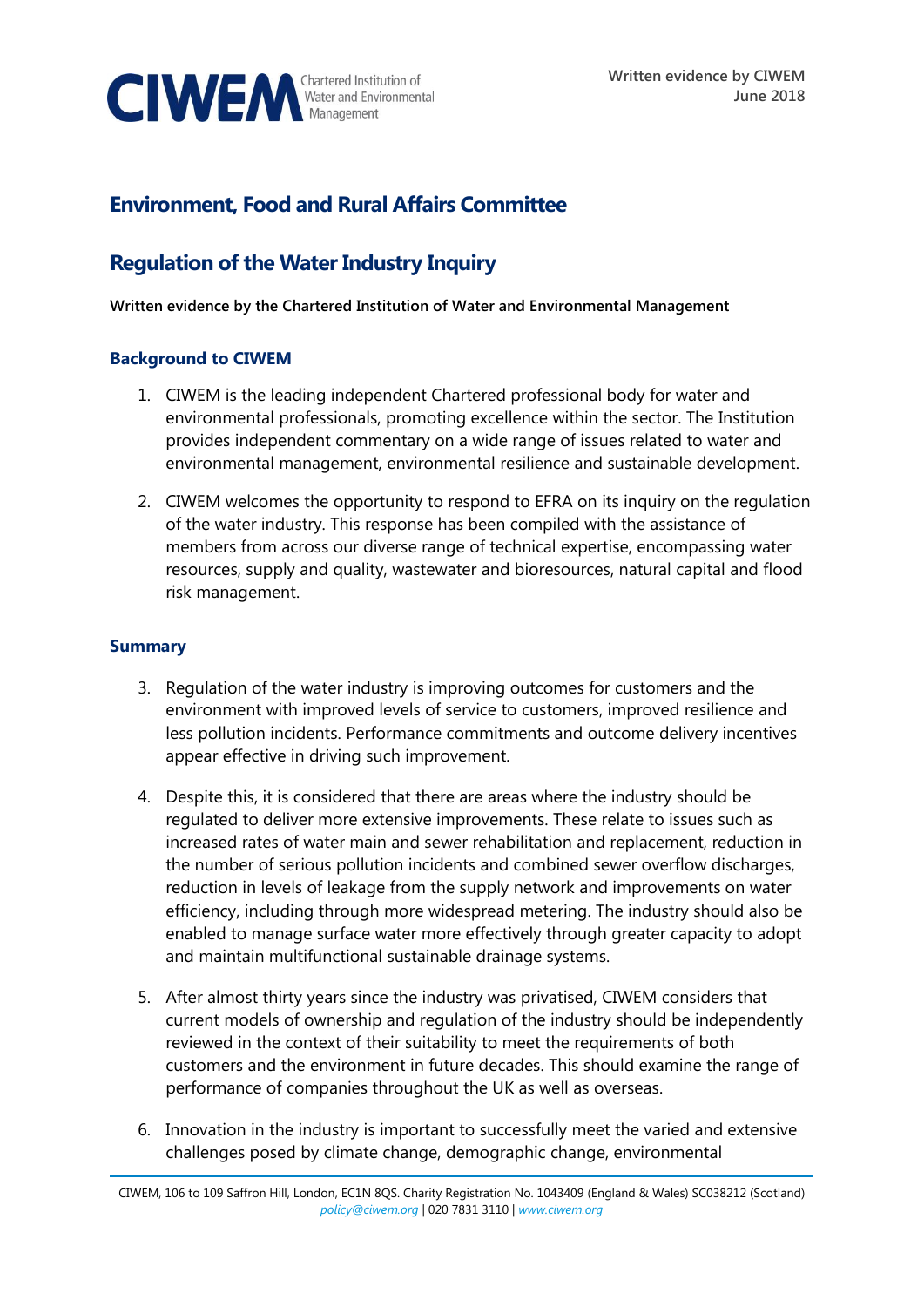degradation and the need to move towards a circular economy. There remain concerns within the industry regarding the extent to which compliance risk might act as a brake on innovation. Companies should be allowed to innovate and fail and should be encouraged to share knowledge and best practice.

7. The industry has the potential to engage more actively in the management of water at a catchment scale via closer linkages with other regulatory and policy instruments such as a revised agricultural incentive and subsidy regime following exit from the European Union. Given their scale and capacity to plan over long time horizons, water companies have the potential to be able to work in a coordinated and transformational way with farmers at a catchment scale to enable optimal delivery of food production and other public goods such as nature conservation, drought or flood resilience.

#### **Response to inquiry questions**

# **Is regulation of the water industry improving outcomes for consumers and the environment?**

- 8. Most public water and sewerage service provision is inherently a 'natural monopoly' and therefore is subject to significant economic regulation. The economic regulators are responsible for setting limits on pricing (for water and wastewater bills) and protecting customer interests, encouraging competition and investment within the industry. We consider that this is still appropriate.
- 9. We consider that, generally, regulation of the water industry has improved outcomes for customers and the environment since the industry was privatised in 1989. During that period, about £150bn of capital has been invested, ensuring that the UK's water and sanitation services are amongst the best in the world.
- 10. The investment undertaken by the industry has been directed by three main regulators: Ofwat, The Drinking Water Inspectorate (DWI), and the Environment Agency (EA) or its equivalent in the devolved administrations. This regulation is intended to deliver water services which are reliable, affordable, safe and of acceptable standards to customers, and which meet the requirements of environmental regulations. At the same time, it is intended to allow efficiently run companies to finance their operations and make a return on the capital that they invest in delivering these services. Consumer body CCWater provides additional scrutiny of the level of service provided by companies to water customers.
- 11. As a result of these various regulatory drivers, improvements have undoubtedly been made. Levels of service to customers have gone up. The incidence of serious pollution events has reduced. The industry plans its operations to a long-term horizon and thus has a good understanding of its ability to supply its customers, its investment needs, its resilience to drought and to wider climate change (including the vulnerability of its critical infrastructure to flooding). It will soon be required to plan in detail its drainage and wastewater investment in the same way that it currently plans water resources.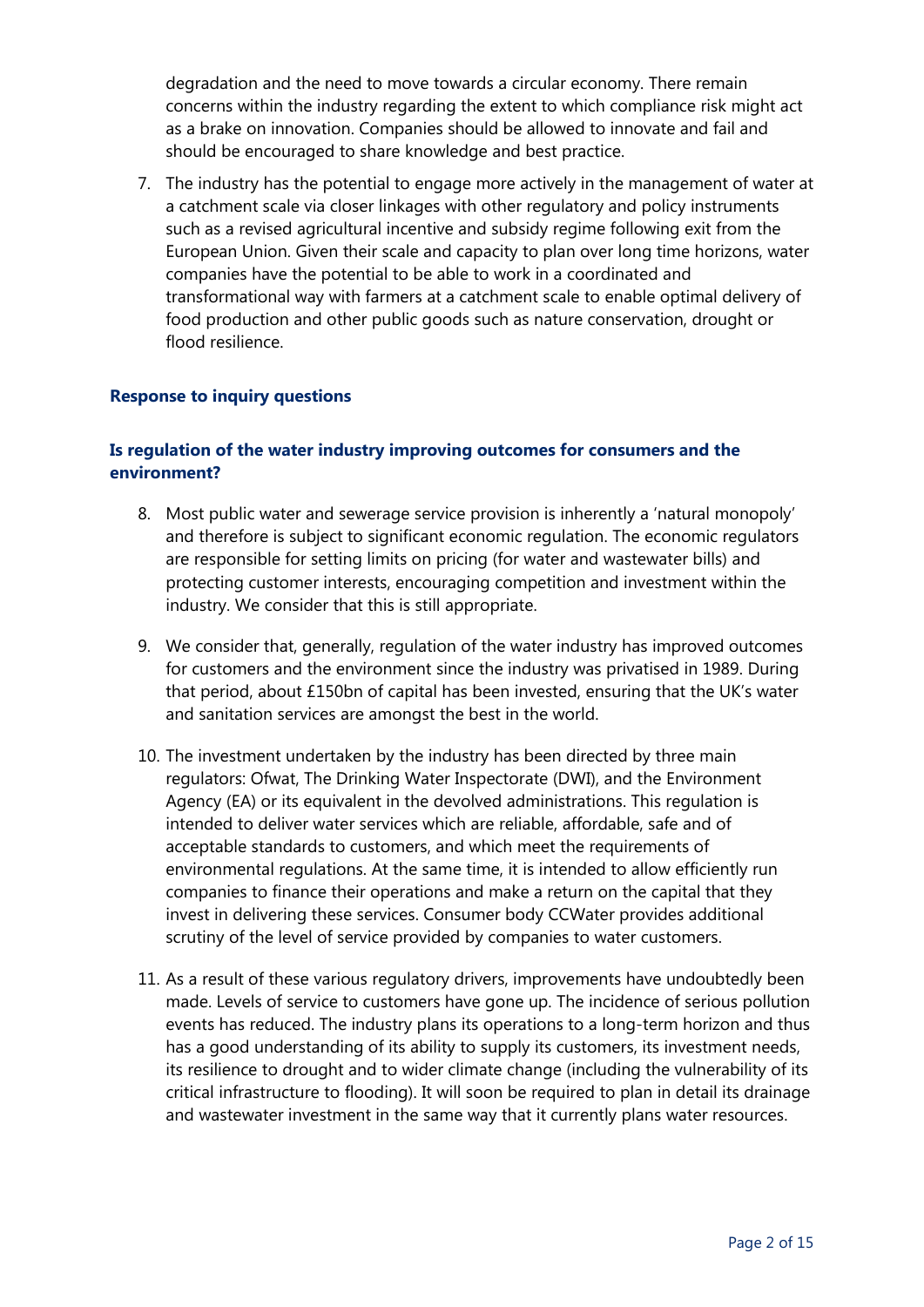- 12. Performance Commitments and Outcome Delivery Incentives (ODIs) appear to be effective measures for driving (and rewarding) improvement and for penalising underperformance. In their final methodology for PR19, Ofwat state that water companies are required to have comprehensive coverage of their environmental challenges in their bespoke performance commitments. They also state that water companies should consider customer preferences and, where appropriate, impacts on the environment, biodiversity and natural capital when setting their performance commitment levels and ODIs. We understand that in their business plans for PR19, water companies are taking the concept of natural capital into account, albeit some are more advanced than others in doing this.
- 13. Water companies also increasingly work in more innovative ways with their customers (both household and non-household) through approaches such as customer challenge groups and through active participation in initiatives such as the Catchment Based Approach. These ways of working can help the industry engage and communicate with its customer base more effectively, and have been driven forward by Ofwat (which has a statutory duty to contribute to sustainable development).
- 14. Performance on maintaining assets for the longer term could be driven harder by regulators. Research by UKWIR $<sup>1</sup>$  shows that current replacement rates for water mains</sup> are comparable with similar European countries, but are significantly below that for sewers. Without increased levels of investment, the study showed that mains bursts and supply interruptions are likely to increase by 20 and 25% respectively, leakage could increase by 40% and sewer collapses and blockages (with resulting flooding and pollution) could increase by 6%. Continuous monitoring of these assets was considered the single best means of mitigating these impacts, but clearly investment levels will need to rise.
- 15. In the context of Ofwat's sustainable development duty, CIWEM considers that the achievement of environmental outcomes cannot be divorced from the economic regulatory signals that Ofwat sends the industry. Ofwat is increasingly placing importance on environmental outcomes, as is evidenced by their inclusion within common performance commitments and the requirement for bespoke environmental performance commitments under PR19, which we welcome. This is reflective of the level of priority which customers are attaching to environmental outcomes within customer challenge groups. It is therefore important that when Ofwat assesses and grades business plans for PR19, the EA and Natural England are actively engaged with this process to ensure that environmental outcomes set out in the Water Industry Strategic Environmental Requirements (WISER) are adequately reflected.
- 16. There has been some progress towards encouraging and enabling water companies to adopt sustainable drainage systems (SuDS), which deal with surface water at source, rather than it being conveyed via the conventional surface water drainage network. Challenges around mechanisms for SuDS adoption and long-term

<sup>&</sup>lt;sup>1</sup> UK Water Industry Research Ltd., 2017. Long term investment in Water and Sewerage networks. 7/RG/05/47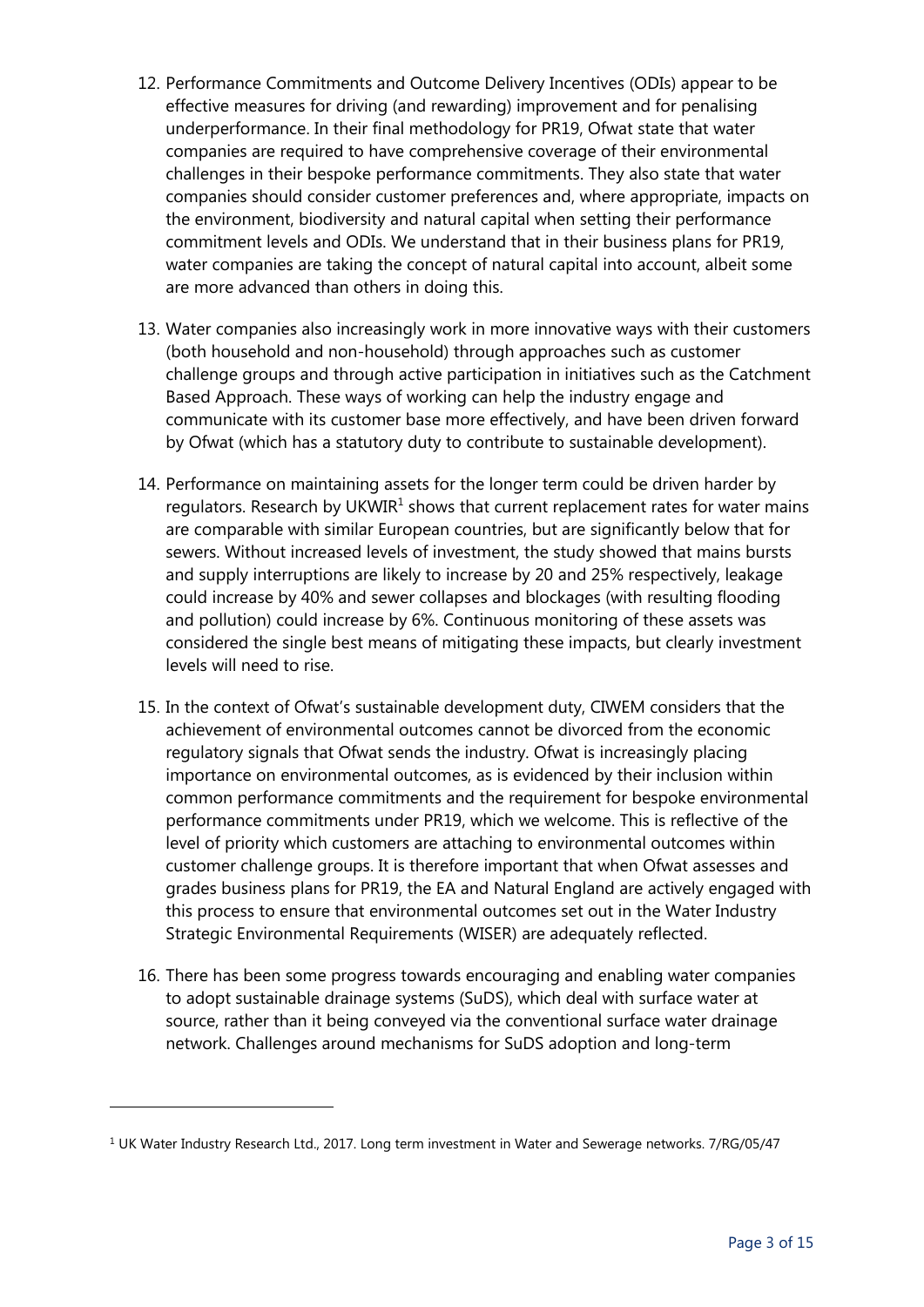maintenance remains a considerable ongoing barrier to the widespread use of SuDS, which can (via the use of planted features) deliver a range of additional benefits (to water quality, biodiversity and amenity) over and above those provided by conventional drainage solutions. The latest version of the Sewers for Adoption guidance<sup>2</sup> should improve clarity for companies but is still only applicable to SuDS with certain design characteristics and is not optimised to enable adoption of 'green' SuDS which deliver the optimal range of multiple benefit. There is a need for regulators and Government to work concertedly with the water industry to identify a regulatory solution to the current obstacles, in order to help deliver the Government's stated 25 Year Environment Plan aims around issues such as climate resilience and biodiversity net gain.

- 17. The introduction of competition into the water industry has provided increased choice for non-household customers, has increased the focus on customer service as well as on additional services like water management and water efficiency. Since April 2008, business water retail in Scotland has been competitive, with non-household customers being able to choose their supplier akin to the energy sector. From April 2017, all non-household customers of water and wastewater services in England (and a small number of the largest customers in Wales) have also been able to choose their retail supplier.
- 18. Ofwat has recognised that there are potentially significant savings for customers resulting from effective consideration of water trading or third-party infrastructure delivery options (other than an incumbent's own in-house solutions), to meet future water resources and other water and wastewater infrastructure needs and challenges. Similarly it is introducing competition in bioresources (the sludge transport, treatment and disposal part of the value chain), which should lead to more effective integration and optimisation of sludge and energy solutions, for example through anaerobic digestion. It has introduced the Water 2020 framework into the business planning process for companies in England and Wales.
- 19. CIWEM is supportive of the ongoing exploration of appropriate and balanced competition in the sector, to ensure that bills represent best-value and to ensure service provision is as good as it can be. However, there is a need for significant care through ongoing consultation and dialogue across the industry, to ensure that any future disaggregation or restructuring of the sector does not impact upon the integrated, holistic planning that is so important for sustainable water management. It is critical that, given the socio-economic importance of water supply provision, the responsibility for security of supply is clearly defined within future regulatory models throughout the UK to ensure effective planning, management and response.
- 20. There are questions concerning the effectiveness of the current abstraction plan. For a significant period of time, there was a recognised need for primary legislation to provide the Environment Agency with powers to revoke certain unsustainable abstraction licences and allow increased optimisation of licences through trading. Due

<sup>2</sup> https://www.water.org.uk/publications/policy-positions-and-briefings/sewers-adoption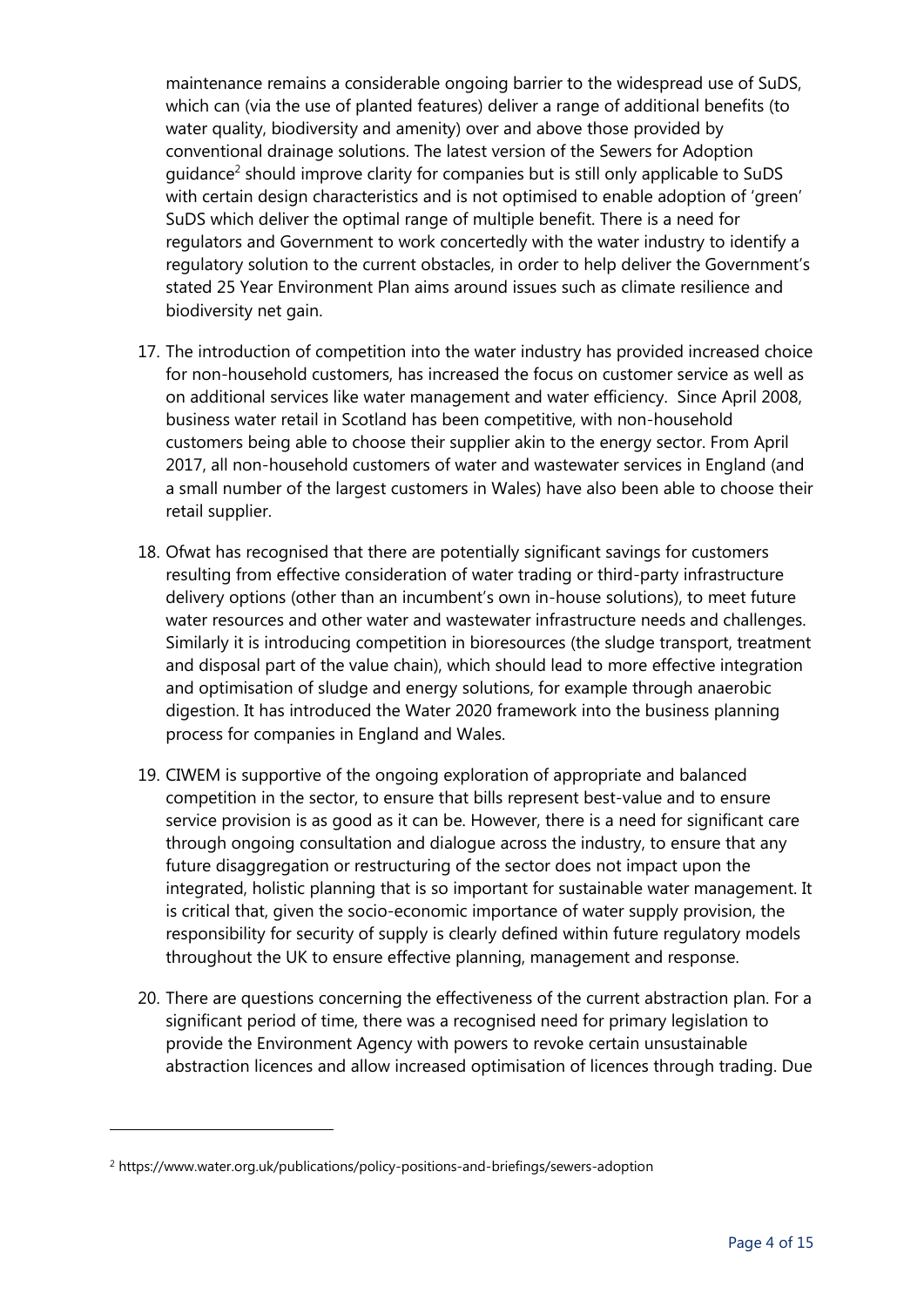to the legislative programme created by Brexit the chances of new water legislation were considered minimal and therefore a more voluntary and regulatory approach has been taken which, whilst it theoretically could achieve results and which proposes measures which CIWEM is supportive of, may fail to achieve the required savings in the longer term without legislative teeth.

- 21. The cost-benefit and funding for abstraction licence changes also should be made clear. We are concerned that the EA lacks funding for their priority catchment pilots, and resources to quickly process applications for new authorisations for previously exempt abstractions. Government is required to report to Parliament on the progress of the current approach to abstraction reform in the next two years.
- 22. Additional, strategic level scrutiny by bodies such as the National Infrastructure Commission (NIC) have challenged the industry in areas such as acceptable levels of leakage and per capita consumption (see our response to question 2), though it may be argued that similar challenges were made a decade ago by the Cave Review<sup>3</sup> and Walker Review<sup>4</sup> and progress since has only really been significant in select areas (notably on competition and more recently on reforming abstraction).
- 23. Ensuring that our use of water is sustainable and resilient, and in the context of delivering the targets set out in the 25 Year Environment Plan (to leave the environment in a better state for future generations) will involve effective, crosssectoral working against clear and reappraised strategic objectives. Ofwat's Water 2020 framework has gone some way to achieving this. However, environmental and economic regulation arguably still need to be more integrated to enable multi-utility benefits and ensure that sustainability can be delivered across a range of sectors.
- 24. Over recent years, Ofwat has challenged water companies to focus on total expenditure (totex) rather than capital and operational expenditure. This change is welcome and there has been progress in focus on performance as a result. The temptation within a privatised industry is to grow asset values to demonstrate company strength to shareholders. This had resulted in skewed investment towards capital schemes rather than on maintenance and operational improvements. We would suggest that there is more progress that might be made on this front, as investment in maintenance of assets can still be below that which would optimise asset life and efficiency. Totex will also be important for delivering wider environmental programmes, dealing with challenges at source such as water quality through upper catchment schemes. Improved utilisation of natural capital accounting by companies should assist in demonstrating the book value of such operational activities.
- 25. There has been criticism from a range of quarters concerning the performance of water companies as monopoly providers of an essential public service. This has often

<sup>&</sup>lt;sup>3</sup> Defra. 2009. Independent Review of Competition and Innovation in Water Markets led by Martin Cave.

<sup>4</sup> Defra. 2009. Independent Review of Charging for Household Water and Sewerage Services led by Anna Walker.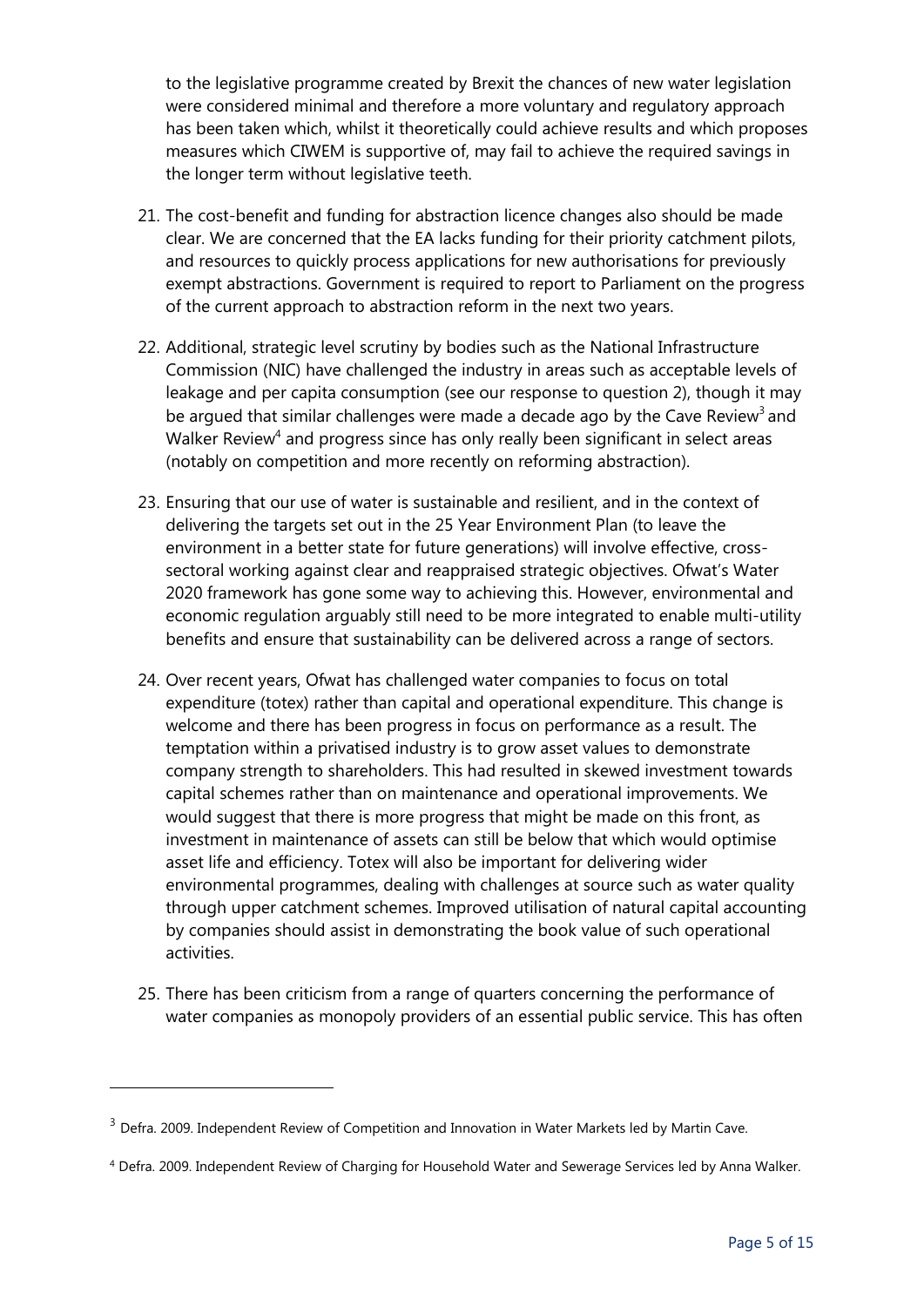been set in the context of levels of executive pay, shareholder dividends, debt ratios, or the lack of transparency in relation to company ownership and tax contributions.

- 26. In this context, questions have been increasingly asked as to whether given such behaviour, customers may be provided with better levels of service and the environment may be afforded better levels of protection and management than is driven by the current approach to regulation and ownership. Such questions were amplified during the last General Election when renationalisation of the industry was proposed by the Labour Party and would appear to have some traction amongst customers.
- 27. Whether or not such a fundamental change to the industry would deliver improved outcomes for customers, the debate around it indicates that there is a not inconsiderable body of opinion that companies should:
	- be required to pay a lower proportion of their profits as dividends to their shareholders and reinvest more;
	- improve their performance in some significant areas including leakage, service disruption (such as mains bursts), water efficiency to improve levels of resilience and service to customers, and
	- deliver improved performance on environmentally damaging pollution incidents, including combined sewer overflow (CSO) discharges.
- 28. After three decades, it would be right for an independent review to consider the ability of the water industry, as currently configured and regulated, to meet the needs of the environment and society, which are considerably different and in certain contexts more acute to those which existed 30 years ago. Such a review should take the opportunity to examine how water companies are owned, operate and are regulated in the devolved administrations and make recommendations for how the current approach may be improved.

# **Is the water industry adequately delivering a "twin-track approach" of increasing water supplies and reducing water demand?**

- 29. Broadly the industry does take the approach of both attempting to reduce demand and increase supplies where demand management is not considered to be sufficient. Companies have faced challenges in developing new supply side schemes in the past and this should be enabled somewhat through the forthcoming National Policy Statement on Water Resources. However, it may be argued that progress on demand management has not been very ambitious in recent years, so it is questionable whether delivery may be described as "adequate".
- 30. We consider that the "twin-track" term is now outdated as it suggests parallel supply and demand option development. We would suggest that demand management should be the priority focus, supported by resource development where necessary to ensure resilience. Trading and transfers are an important part of this mix and provide the third "track". Other options which do not neatly fit into supply or demand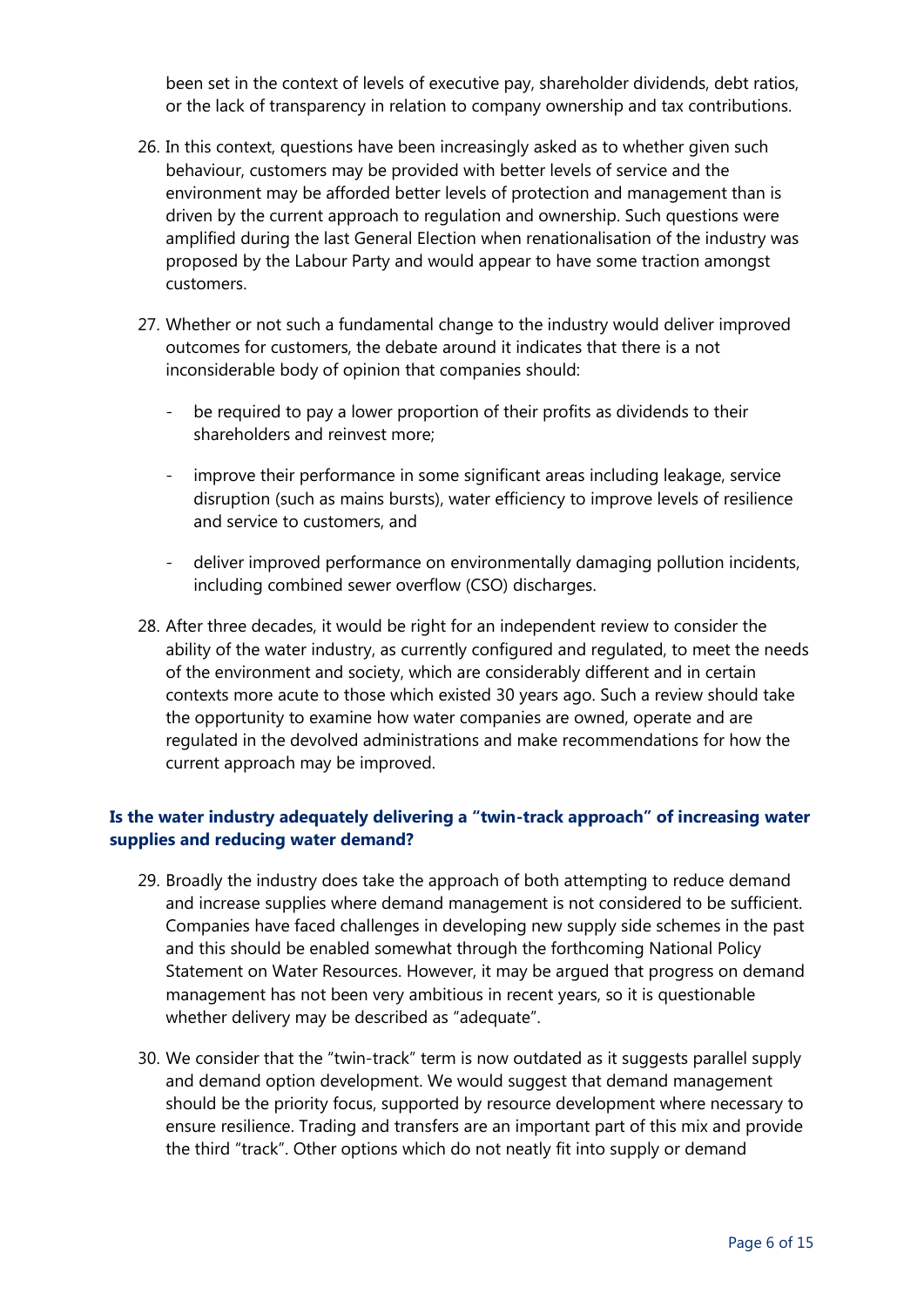categories, such as rainwater harvesting and water reuse should also be considered further.

31. CIWEM would therefore like to see a move towards a more diverse approach to balancing supply and demand (which has also been termed "security through diversity" in Australia), which assesses a full range of options on an equal long term economic basis, taking full cost and benefit account of environmental and social effects.

#### **Demand management**

-

- 32. We are supportive of the more ambitious challenges relating to water efficiency and leakage reduction set out by Ofwat for the next round of business plans, and also welcome the challenges made by the Environment Agency<sup>5</sup>, National Infrastructure Commission (NIC) $6$  and the Ofwat report on the long-term potential for deep reductions in household water demand<sup>7</sup>. These should go a considerable way to translating through to significant improvements in efficiency and leakage over the medium to long-term.
- 33. As part of this process of improving performance on demand management, it is important for the water industry to move away from a technocratic view of water resource provision, to better understand and therefore influence consumer water use. The demand for water is driven by a wide range of consumer choices, which in turn are influenced by social, cultural and technological interactions within homes and communities. The demand for water cannot be understood in isolation from what people do, and the social and cultural drivers of these practices.
- 34. When it comes to water use, there are interdependencies between behaviour and technology, best exemplified by the emergence of showering in preference to bathing. Water resource planning needs to involve social scientists and behavioural economists to better understand these drivers and how to influence consumer choice. Wider regulation needs to identify levers to enable progress to be achieved by water companies, for example standards and requirements or incentives to improve the uptake of water efficient fittings and appliances.
- 35. There is also a need to move away from the analysis and use of average consumption as an indicator and measure of water use. The typical distribution of consumption

<sup>5</sup> Environment Agency 2018. State of the Environment: Water Resources https://assets.publishing.service.gov.uk/government/uploads/system/uploads/attachment\_data/file/709924/State\_ of\_the\_environment\_water\_resources\_report.pdf

<sup>6</sup> National Infrastructure Commission 2018. Preparing for a drier future: England's water infrastructure needs <https://www.nic.org.uk/wp-content/uploads/NIC-Preparing-for-a-Drier-Future-26-April-2018.pdf>

<sup>7</sup> Ofwat 2018. The long term potential for deep reductions in water demand. [https://www.ofwat.gov.uk/wp](https://www.ofwat.gov.uk/wp-content/uploads/2018/05/The-long-term-potential-for-deep-reductions-in-household-water-demand-report-by-Artesia-Consulting.pdf)[content/uploads/2018/05/The-long-term-potential-for-deep-reductions-in-household-water-demand-report-by-](https://www.ofwat.gov.uk/wp-content/uploads/2018/05/The-long-term-potential-for-deep-reductions-in-household-water-demand-report-by-Artesia-Consulting.pdf)[Artesia-Consulting.pdf](https://www.ofwat.gov.uk/wp-content/uploads/2018/05/The-long-term-potential-for-deep-reductions-in-household-water-demand-report-by-Artesia-Consulting.pdf)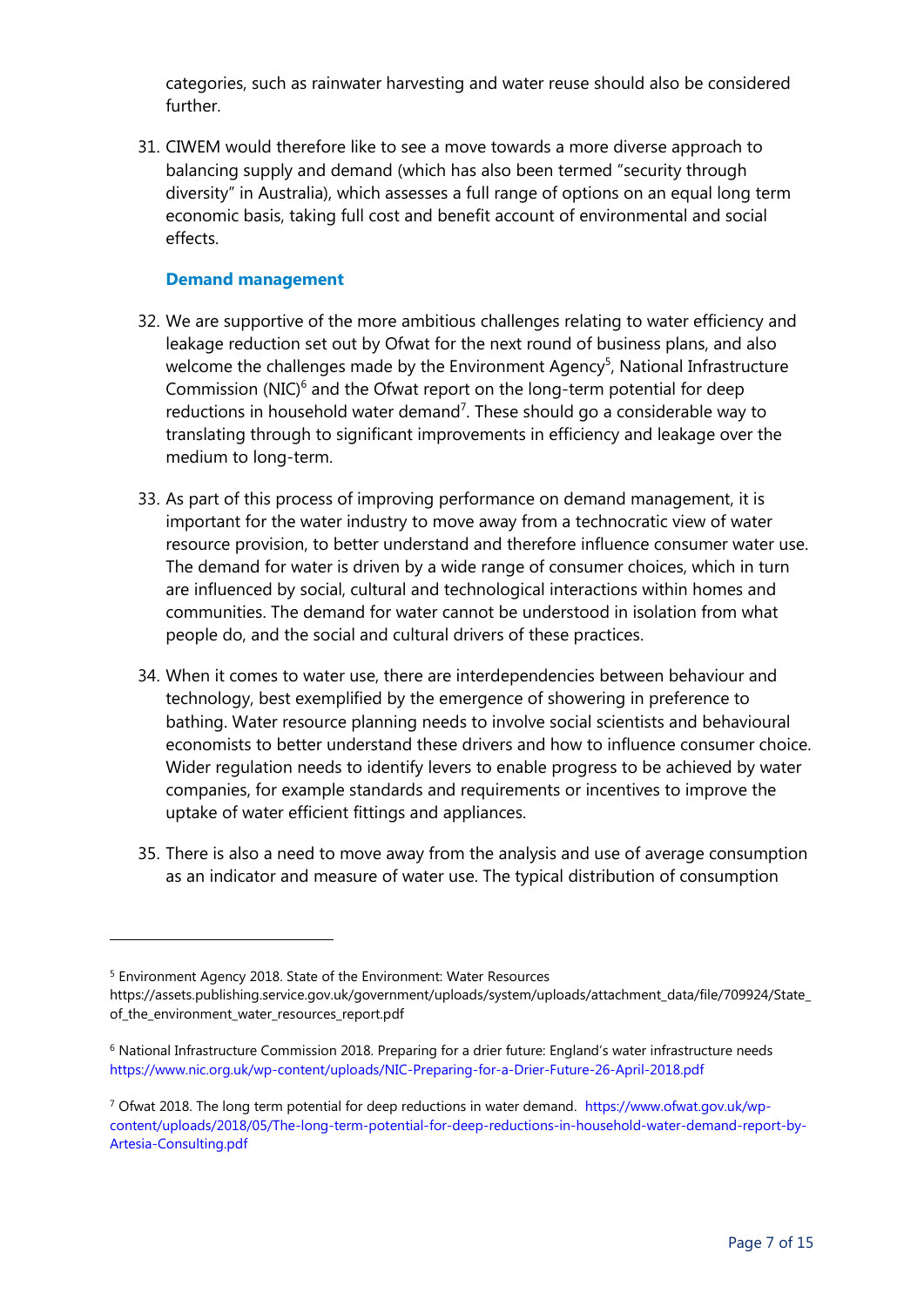rates within a population is negatively skewed, with most people using less than the average (i.e. mean) consumption rate. This is inflated by a long right-hand tail to the distribution, which is likely to include leakage (within the home or on customer supply pipes), large households and profligate use.

### **Metering**

- 36. Evidence indicates that households charged for their water services based on metered consumption use less water than those who pay based on rateable value<sup>8</sup>. Metered households tend to have fewer losses (from leakage) and include fewer properties with very high consumption rates. There are various ways that homes become metered: all homes built since 1990 are metered, unmetered customers can choose to become metered, and water companies can meter existing properties if they are in a region of water stress and metering helps balance supply and demand.
- 37. Households that have chosen to have a meter tend to opt to save money on their water bill, largely because they have lower than average occupancies and/or consumption. Recently Southern, South East, Thames and Affinity Water have implemented compulsory or progressive meter programmes. A recent publication $9$ on the impact of Southern Water's programme to meter many homes in their area indicates a 16.5% reduction in household consumption in metered homes.
- 38. There is continuing innovation in meter design with "Smart" water meters able to provide increasing amounts of information about daily water usage as well as throughout the year. These advances provide the opportunity to record greater detail of water consumption patterns and the ability to set new charging tariffs, incentivising customers not to use excessive volumes of water that might be charged at a higher tariff.
- 39. Ofwat's report on the long-term potential for deep reductions in household water demand indicates that regardless of all the other influencing factors, increasing the proportion of households on a meter will reduce the mean consumption through a range of factors, including:
	- Customers changing their behaviour to use less water or install water efficient devices.
	- Consumption is being measured in most households rather than being estimated.
	- Losses through leakage being identified and repaired.

<sup>8</sup> Ofwat 2018. The long term potential for deep reductions in water demand.

[https://www.ofwat.gov.uk/publication/long-term-potential-deep-reductions-household-water-demand-report](https://www.ofwat.gov.uk/publication/long-term-potential-deep-reductions-household-water-demand-report-artesia-consulting/)[artesia-consulting/](https://www.ofwat.gov.uk/publication/long-term-potential-deep-reductions-household-water-demand-report-artesia-consulting/)

 $9$  Ornaghi and Tonin (2017): The effect of metering on water consumption – policy note. Ornaghi, C. (University of Southampton), and Tonin, M. (Free University of Bozen-Bolzano), May 2017.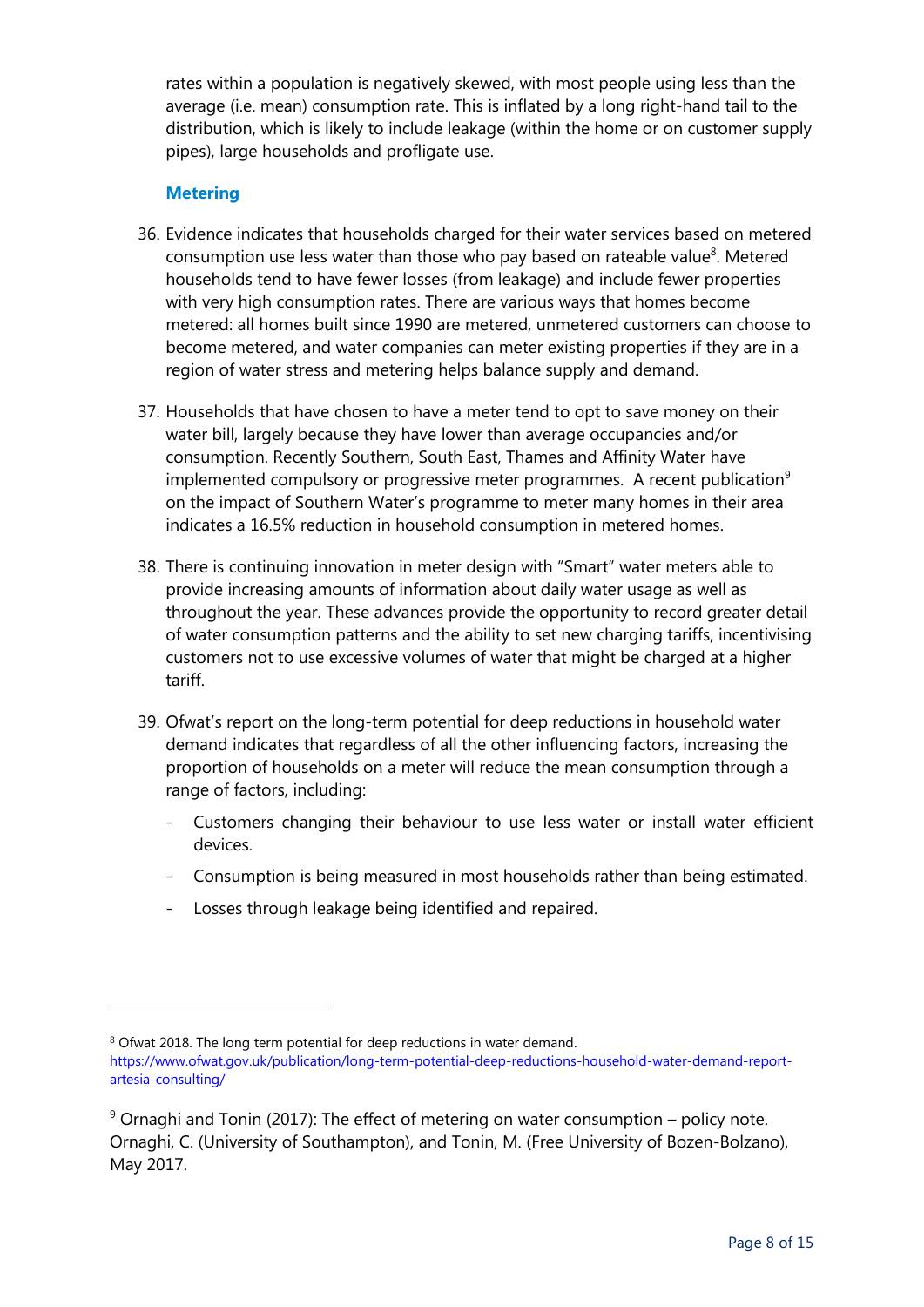- 40. Water companies in what are defined as 'Water Stressed Areas' have powers to compulsorily meter and charge on this basis. Most companies in these areas are now using these powers. However, outside such areas, meter penetration remains relatively low, with the average at around 53%. Most water companies have plans to increase meter penetration over time, but this could be undertaken more quickly if legislation allowed.
- 41. Overall, increased household metering and smart metering will promote greater customer engagement in understanding water use and help to reduce water consumption. This could be enhanced by using innovative tariffs if smart metering is implemented. The increased knowledge gained through metering will support the reduction in both customer and distribution network leakage. This is an aspect of regulation which we consider could both drive and enable the industry to make better progress.
- 42. Current legislation does not allow for compulsory charging for all customers on a measured basis. Historically this has proven politically unpalatable. However, the benefits of metering as a means of enabling progress on leakage and efficiency are compelling given the need for significant improvements in these areas.
- 43. We would recommend that comprehensive metering coverage in all water company areas (not just those in seriously water stressed areas) should be permitted, to improve accounting for water use. Improving water efficiency through metering should be a clear aim for all water companies. However, this should also be accompanied by robust schemes to deal with financial hardship and to smooth bill increases for segments of society for which the impacts of moving to a metered supply would be particularly significant.
- 44. It is important to emphasise that there remain benefits in the installation of meters whether bills are based on metered volumes or not, notably in helping companies to identify and repair leaks.

#### **Reducing leakage**

- 45. The industry has made little progress in improving leakage during the last 5-10 years and leakage can be an obstacle to companies effectively engaging their customer base on issues such as water efficiency when leakage is perceived to be unacceptably high. Water companies have been challenged by Ofwat, the Secretary of State for Environment, Food and Rural Affairs and the NIC to make significant reductions in leakage: Companies have been challenged to reduce their leakage by 15% over the next investment period to 2025. The NIC recently recommended that leakage should be reduced by 50% by 2050, a target which CIWEM is supportive of.
- 46. Most water meters are installed outside of properties for ease of access and this captures not only water usage but supply pipe leakage and water wastage within the home through leaky cisterns and overflows. Extensive water metering can also help companies assess the difference between the volumes of water entering the distribution network and that being delivered to customers, leading to more accurate estimates of network leakage. This in turn can help target leakage reduction, including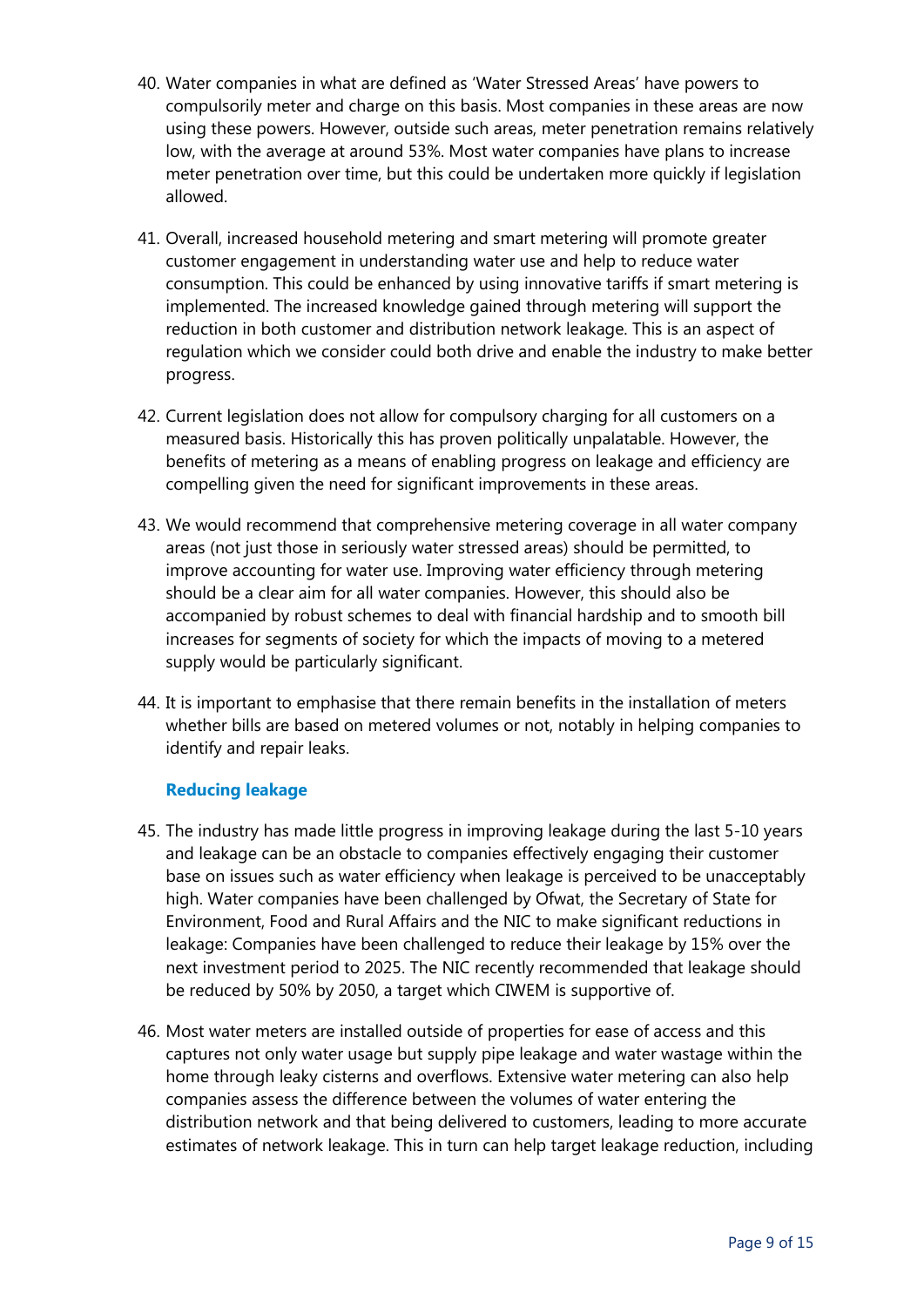from property supply pipes which are a major source of leakage (supply pipe leakage averages 45l per property per day for unmetered properties, but only 19l for those metered at the property boundary) $^{10}$ .

# **Water efficiency**

-

- 47. In addition to bearing down on leakage, CIWEM considers that water companies should be required to work more concertedly with other stakeholders with the longterm aim of delivering deep reductions in household water use. We suggest that the aim over the next 50 years should be an average per capita consumption of 75 litres per head per day or less. In the short-term this objective can be progressed through specific actions including: reducing losses from customer supply pipes, tackling the problem of leaky loos and reducing or offsetting the additional demand from new development. Action on water efficiency labelling (alongside manufacturers), tightening of Building Regulations and improving the impact of communications would also be beneficial.
- 48. There is a likely need for stronger regulation to drive progress on activities such as water efficiency and leakage. Projections contained in draft water resources management plans indicate that without a strong regulatory steer, companies remain unambitious in terms of where they envisage reducing per capita consumption (pcc) to. Environment Agency analysis of pcc within draft Water Resources Management Plans shows pcc falling from around 140 l/h/d on average to around 120 l/h/d over 25 years, predominantly as a result of increased metering. Based on indications by Ofwat and NIC, it might be reasonable to suggest that a target of less than 100 l/h/d by 2045 would reflect a more appropriate level of ambition.
- 49. Ambitious action on leakage and efficiency as major demand management activities should be a focus for strong regulation over the next 25 years. NIC have indicated that near universal smart metering by 2035 would (at worst) be cost neutral, and we consider that this would be a strong enabler for significant progress on these fronts. This in turn would ensure that the need for expensive new water resources would be much reduced, and the water industry would be more resilient to risks associated with climate change and reductions to their abstraction licences.
- 50. It is important to ensure that the roles, responsibilities and messaging of Defra and the regulators are clearly set out and consistent regarding the funding and promotion of demand management measures. Such consistent alignment will ensure the greatest progress is achieved. In addition, whilst there is much that the water industry can contribute, other organisations with responsibility include local planning authorities, MHCLG (on Building Regulations) and manufacturers of fittings.

<sup>10</sup> CIWEM, 2013. Policy Position Statement on Water Supply Pipe Leakage [http://www.ciwem.org/wp](http://www.ciwem.org/wp-content/uploads/2016/04/Water-supply-pipes.pdf)[content/uploads/2016/04/Water-supply-pipes.pdf](http://www.ciwem.org/wp-content/uploads/2016/04/Water-supply-pipes.pdf)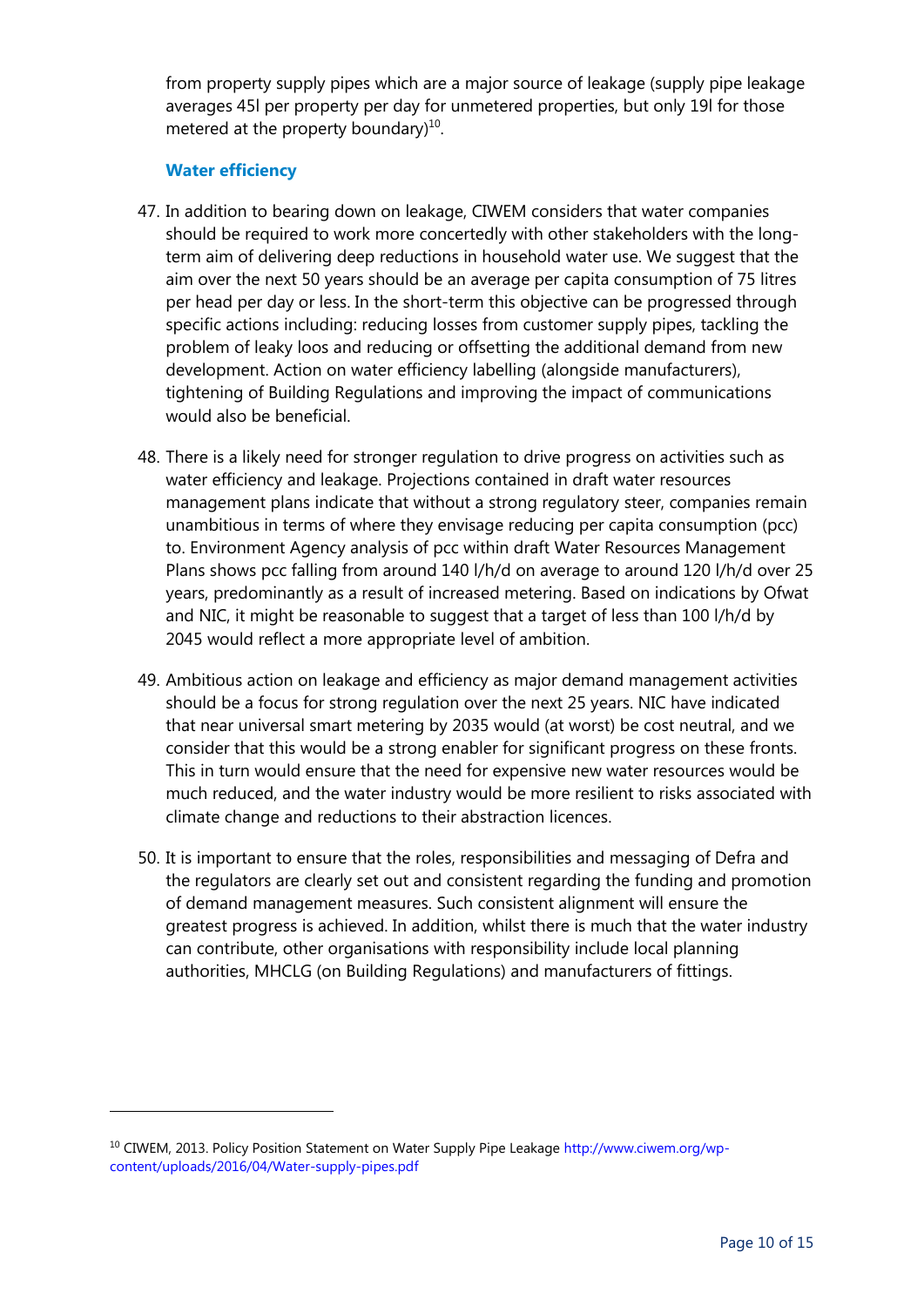#### **How can innovation be increased in the water industry?**

- 51. Innovative solutions in both management and technology will be needed to solve the long-term issues facing the water industry; they will identify cost and carbon savings and provide a catalyst for sustainability improvements. Regulatory and market mechanisms need to provide the necessary freedom and incentives to encourage the development and uptake of new technology and ways of working. Ofwat's focus on outcomes is a means of enabling this. Low-tolerance, risk-averse regulatory methodologies do little to change the industry's traditional conservatism and reluctance to adopt new technologies and approaches, and have in the past favoured end of pipe "techno-fixes" that are often more carbon intensive. Regulators and the industry need to work as partners to deliver the most sustainable and long-term solutions.
- 52. In recent years there has been a step change towards risk-based planning for water resources and there is an increasing focus on wider water supply resilience for sectors outside of the core focus of water companies (domestic and business water consumption). This is necessary to develop increased awareness and planning for the needs of other water users, and how best to drive forward efficiency and optimise water use within these sectors (such as agriculture, power generation, industry and navigation).
- 53. To enable this more integrated approach, there should be planning on a national and regional scale (such as is starting to happen with groups such as Water Resources East, Water Resources South East and Water Resources North) for meeting all future demands for water, not just for public water supply. The Environment Agency should produce an overall water resources strategy for the country to inform such regional partnerships. These regional plans should then iterate to more focused, water company Water Resources Management Plans. Such changes in approach are being reflected in the direction being taken in advance of the next round of water resources management planning (WRMP24) and we consider this to be one of the most innovative areas of the industry currently.
- 54. There is significant scope to apply innovation in the context of the circular economy within the water industry. Work in the Netherlands<sup>11</sup> is demonstrating how water scarcity is a key driver for innovation in relation to water reuse and resource recovery. Here, wastewater is increasingly regarded as a source of renewable energy, raw materials and fresh water. Water authorities are collaborating to develop novel technologies and processes to recover resources from wastewater, to the point that wastewater utilities in the Netherlands and increasingly elsewhere are predicted to become net producers of energy and operate as 'resource factories', producing cellulose, bioplastics and phosphate. In the Netherlands this approach is aided because water utilities are forced by law to commit a certain amount of annual

 $11$  van Leeuwen K., et al. (2018). The Energy and raw materials factory: Role and potential contribution to the circular economy of the Netherlands. Environmental Management.<https://doi.org/10.1007/s00267-018-0995-8>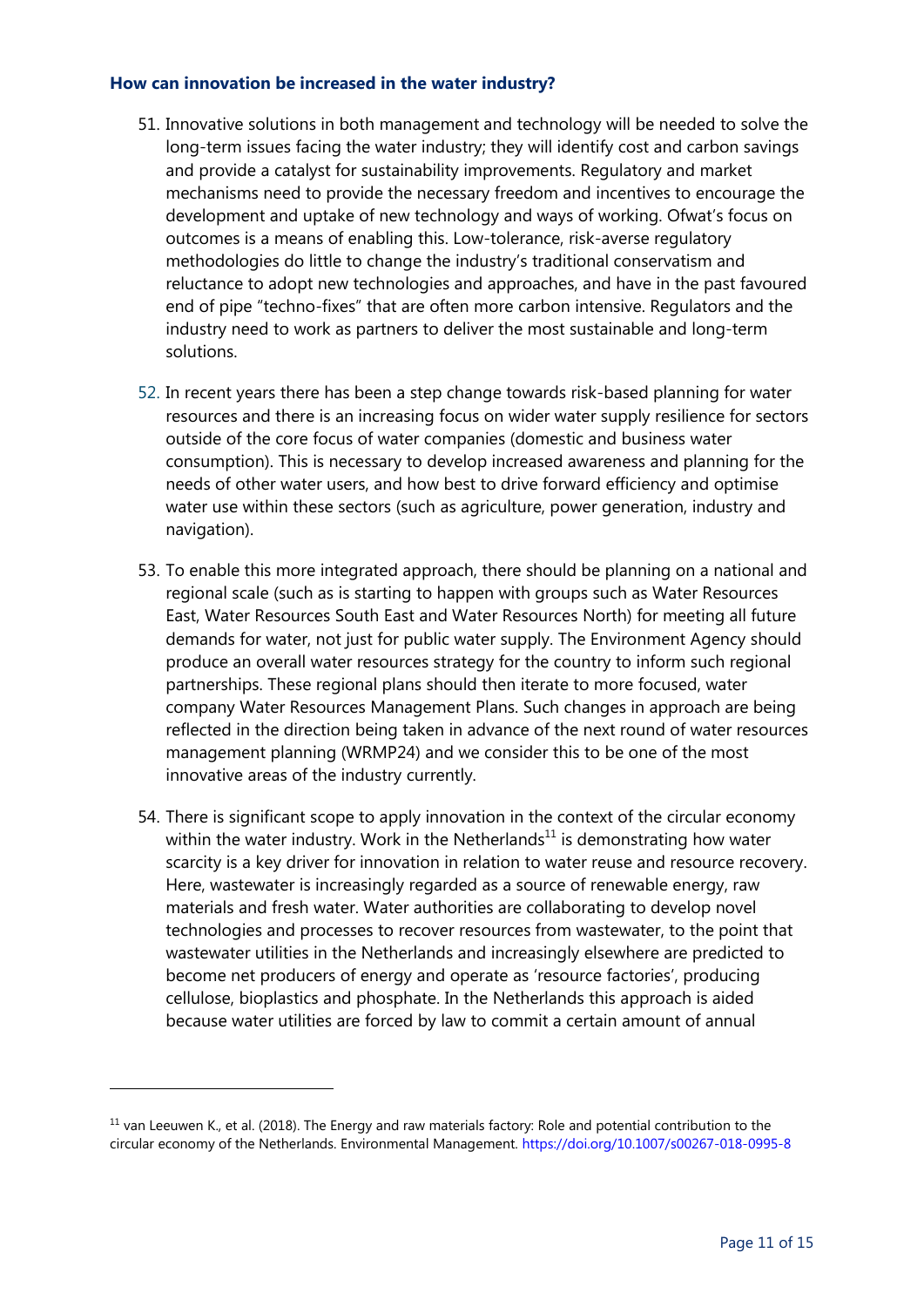expenditure to research, correlated to the number of water connections in their catchment area.

- 55. There has been much made of the decline in research and development (R&D) investment expenditure within the UK's water industry since privatisation $^{12}$ , with companies typically focused on short term returns and regulators judged on their ability to keep customer prices low, constraining the ability to pass on R&D costs.
- 56. In general, cost drivers have reduced R&D both internally and externally. It is not uncommon for water companies to place contracts for their capital delivery with contractors who will bear the risk alongside performance guarantees. This is driven by a regulatory emphasis on high levels of service and has the effect of encouraging conservatism, often because the rewards for innovation (a share of gains achieved) are outweighed by the scale of penalty clauses for under-performance.
- 57. Open data will be important for supporting research. One challenge to innovation is applying research in a transparent and consistent way across all companies in the context of a risk-based planning approach.
- 58. We believe there would be benefit in work which improves the coordination of how research outputs can be optimally applied to relevant aspects of the industry. Presently, much of the R&D of a common interest to the industry is undertaken by UK Water Industry Research (UKWIR). UKWIR reflects the industry R&D demand, and therefore if financed and briefed to consider more strategic, long-term issues it could be an appropriate vehicle. We would suggest that UKWIR considers implementing the following approaches to its work in future:
	- Five-yearly research programmes with stated themes but calls for funding from water companies, industry and academia (comparable to research programmes from bodies such as EPSRC). Funding awarded based on technical criteria by a panel drawn from relevant sectors.
	- Requirement for research to be original and commitment to seek publication in peer reviewed journals.
	- All outputs published and freely available with separate 'streams' for research and guidance.
- 59. Innovation is of course about more than R&D. It is also about changing ways of working and its greatest impact comes in delivery. External drivers of technological and business model change in society are speeding up the pace of change in the water sector. Industries with some of the best records on innovation and productivity improvement tend to be those with competition, disruptors and a variety of approaches identified by companies, which allows for experimentation and failure.

-

<sup>12</sup> Environment Agency. A Low Carbon Water Industry in 2050. 2009

[https://assets.publishing.service.gov.uk/government/uploads/system/uploads/attachment\\_data/file/291635/scho1](https://assets.publishing.service.gov.uk/government/uploads/system/uploads/attachment_data/file/291635/scho1209brob-e-e.pdf) [209brob-e-e.pdf](https://assets.publishing.service.gov.uk/government/uploads/system/uploads/attachment_data/file/291635/scho1209brob-e-e.pdf)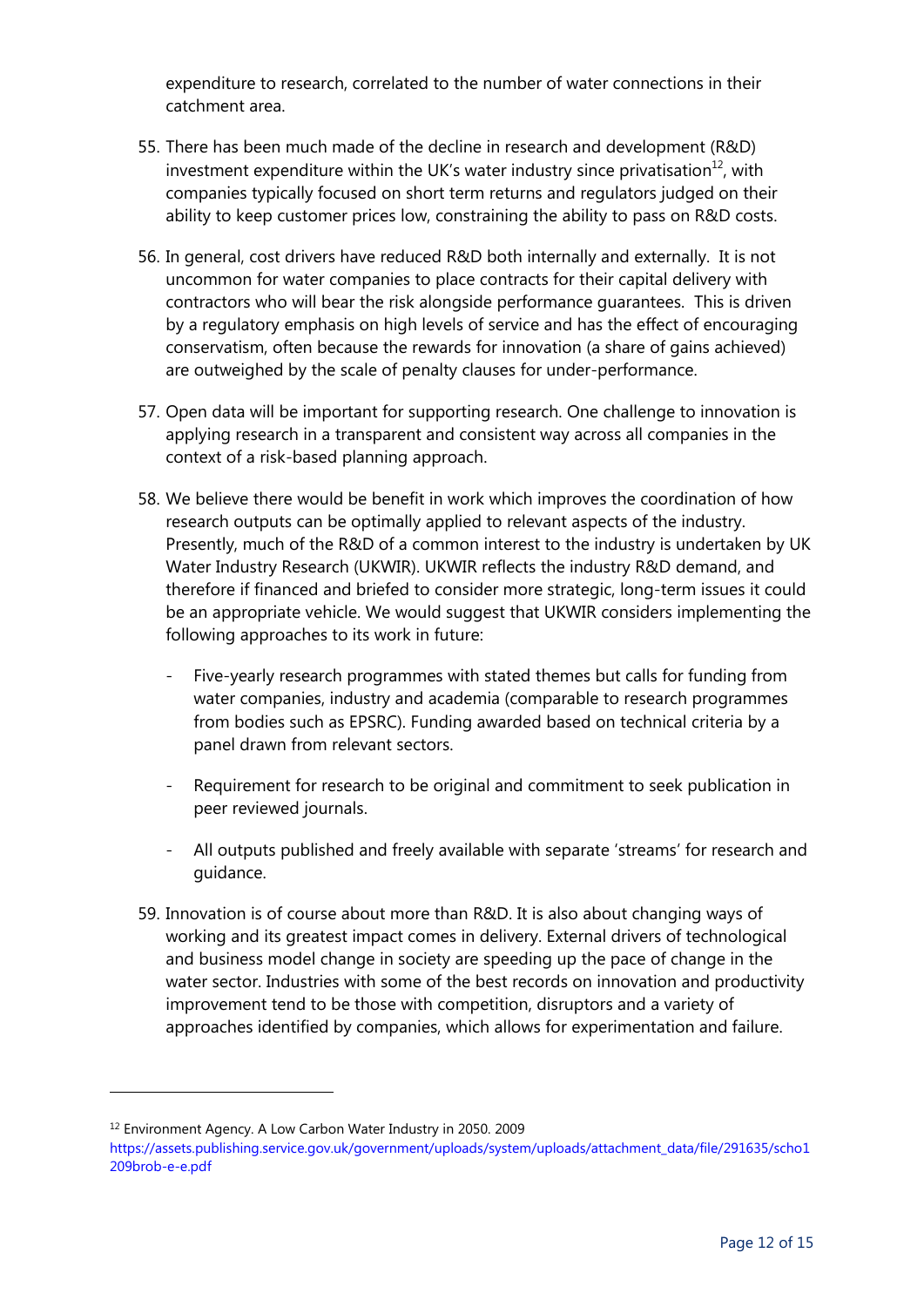However, the risk of compliance failure can be a significant barrier to the pace of this delivery such that by the time regulatory compliance can be achieved for a new approach, in practice it may be far from new or innovative.

- 60. Collaboration and improved knowledge sharing are required to rapidly drive forward the commercial applicability of innovative solutions within the industry to the broad dissemination stage. Such an approach would best enable a diversity of approaches to challenges, with a quicker route to adoption of solutions as standard across the industry.
- 61. Risk aversion within the water industry is understandably widespread. The industry is one which is required to ensure the supply of safe, potable water and sewerage services to its customers and maintain high levels of service, with penalties for failure. It is common practice for water companies to require performance guarantees from their contractors on capital investment schemes. There may be significant penalties for failure, effectively transferring risk over to the contractor. This approach does little to incentivise innovation, and there is a difficult balance for Ofwat to make between actively incentivising water companies to be more innovative in their choice of schemes whilst still requiring the same high levels of service for customers and the environment.
- 62. It is unlikely that regulators will afford the industry greater flexibility in terms of failure, particularly if there is a real or perceived public health or safety implication involved. However, a move towards more risk-based and dynamic permitting may at least go some way to reduce the temptation to over-treat water.
- 63. Ofwat's outcomes-based approach to regulation is intended to afford companies more freedom to learn via experience and build it into a more innovative and longterm approach to business planning. The effectiveness of this change in approach is yet to be seen.
- 64. Natural capital accounting approaches are being developed and increasingly applied to the assessment of environmental impacts of activities and the services provided by ecosystems. Planning and management of water should also adopt such approaches to ensure environmental consequences of management decisions are better considered. The Government should proactively support the development of natural capital accounting through researching and promoting suitable valuation methods as are required. Given the emphasis placed on this approach within the 25 Year Environment Plan, the quicker it can be refined and mainstreamed, the quicker improved incorporation of environmental considerations can be properly reflected in schemes.
- 65. We consider that the National Policy statement for Water Resources should encourage water reuse equally alongside the other supply-side measures it is seeking to enable. This would help with supporting the use of options such as effluent reuse at a strategic level.
- 66. We would also suggest that Core Strategies and planning applications should have a bigger water company participation and water companies should be given greater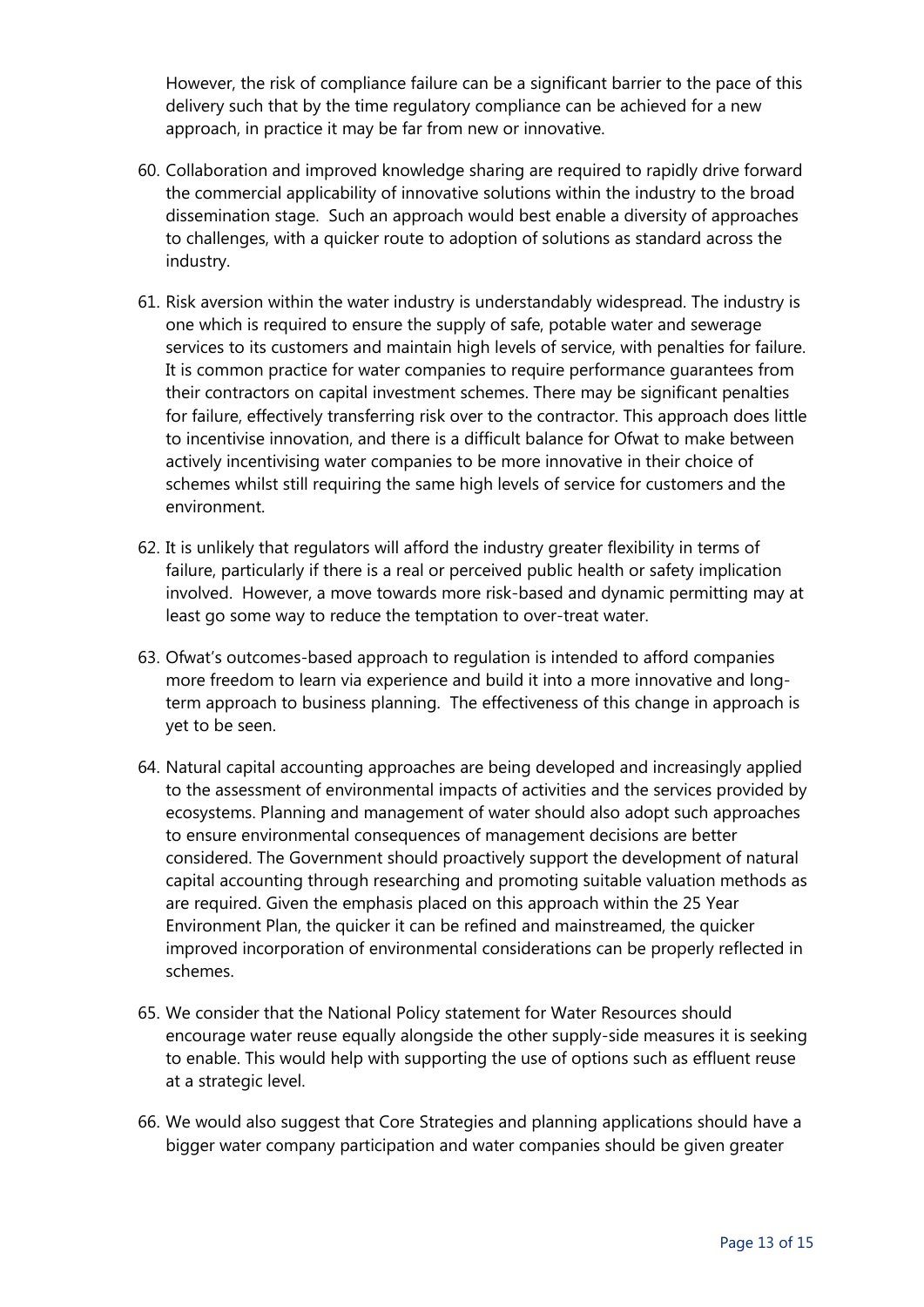flexibility in how much they charge developers to connect. This could help ensure the correct infrastructure is in place when required regardless of when it is in the water companies' business cycle (the power to collect monies could also be given to the local councils if deemed more appropriate).

#### **Are penalties and enforcement mechanisms encouraging responsible behaviour?**

- 67. In general, we consider that current penalties and enforcement mechanisms are driving improvements, although there are clearly still issues with unsatisfactory intermittent discharges and pollution incidents occurring. There have been some significant fines and penalties imposed on water companies in recent years for such incidents, or failure to meet leakage targets for example. It remains to be seen how far the scale of such fines is changing behaviour proactively or whether there are instances where a company might consider a significant fine to be a "least worst" option.
- 68. There has been criticism that the size of even some of the large fines levied at big water companies are miniscule in comparison to their profits. This situation will not help to encourage the public to contribute themselves to addressing challenges in areas such as water efficiency.

# **Are there any potential benefits for the environment that could be achieved though regulatory divergence post-Brexit?**

- 69. The current uncertainty which exists concerning the outcomes of Brexit, and the resultant alignment or divergence with EU regulation over time following exit make predicting opportunities very hypothetical. In theory there would be potential to rebalance priorities and alter the pace of change around certain areas of expensive incremental improvements at the margins.
- 70. We consider it important that drinking water standards are adopted that reflect the true health risk and which are based on scientific rigour. The DWI could convene appropriately qualified scientific experts to debate the very latest data on an emerging issue and how to incorporate this into regulations. This could then be circulated for consultation before becoming law as regulations. It would be beneficial for such a process to be highly open and transparent, with all of the data and sides of the debate recorded in a central, publicly accessible register. This would potentially add to the level of scientific rigour and openness that currently exists in the UK and EU, and could help regulation to keep pace with the latest understanding, particularly of emerging contaminants.
- 71. We would also suggest that water company business plans and catchment management work could be tied directly to agri-environment schemes. A new agricultural subsidy regime focused around public money for public goods, and potentially focused around more coordinated catchment scale working would arguably be more effective with closer water company engagement. Water companies already work actively within the Catchment Based Approach and abstraction management is moving towards a catchment-focused level of operation.